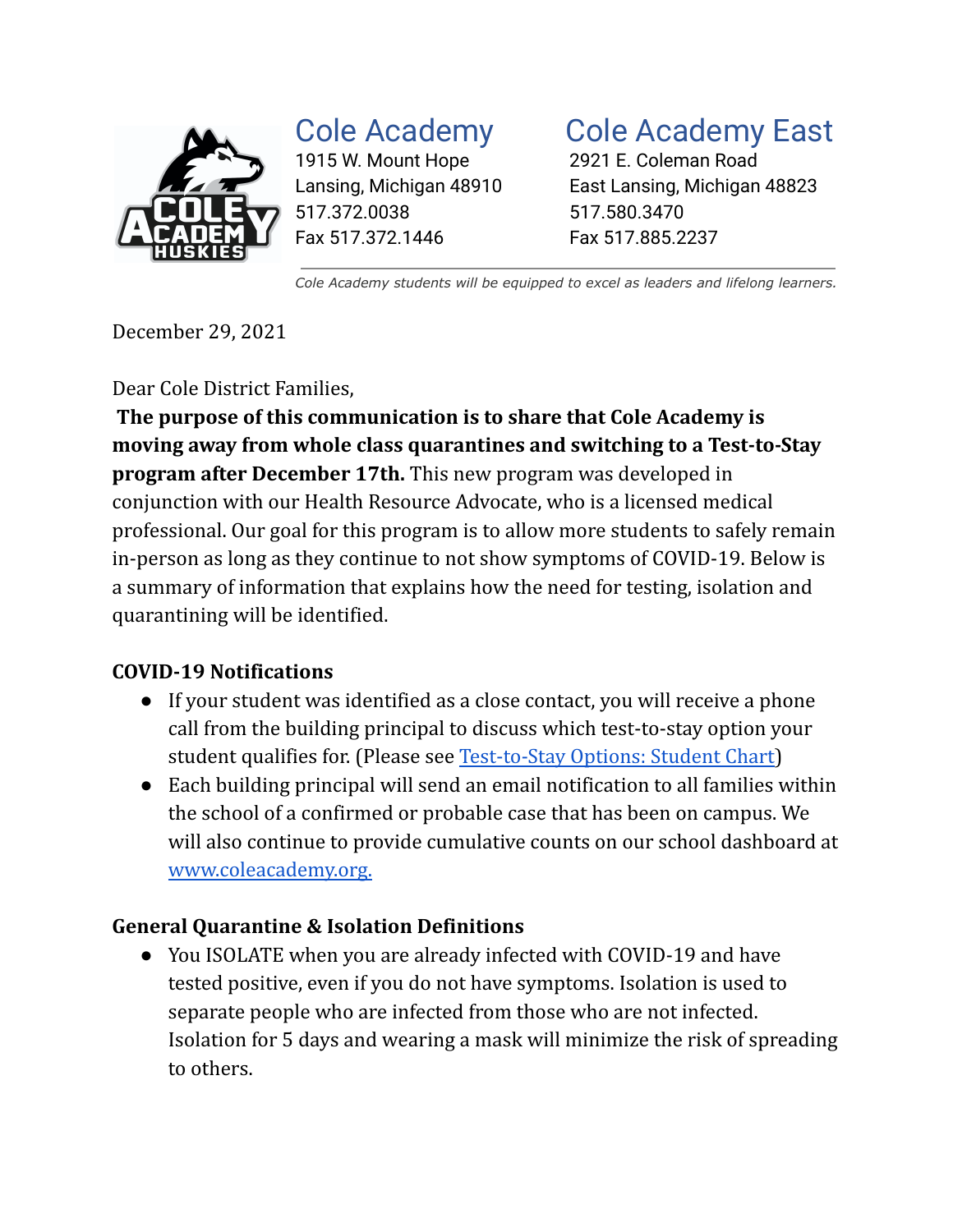● You QUARANTINE when you might have been exposed to COVID-19. This is because you might become infected and could spread COVID-19 to others. Quarantine for 5 days and wearing a mask will minimize the risk of spreading to others.

### **Testing Information**

- Cole Academy will be using BinaxNOW COVID-19 Ag Card for our test-to-stay program. These tests are a lateral flow immunoassay for the qualitative detection of the nucleocapsid protein antigen to SARS-CoV-2 directly from nasal swab specimens.
- There is NO cost to families to test.
- All collected samples are generated at the school and discarded by our health resource advocate.
- Students electing to test are tested by a trained school staff member and the swabs DO NOT enter into the nasal cavity. This non-invasive sample is taken using 6 rotations in each nostril.
- A test fact sheet is available for parents any time testing occurs.
- Should your student qualify based on their status, testing will be available every morning at each school from 7:30 am-8:15 am.
- Please enter the building at the specified times and proceed to the testing area. Parents will fill out a testing waiver, be asked a series of short screening questions, students will receive a temperature check and then the test will be conducted.
- Parents awaiting results from tests, should remain in their car for a phone call regarding results of the morning test.
- A negative result allows the student to attend school.
- A positive result moves the student into isolation. Students who test positive (Day 1) for COVID-19 must isolate for 5 days before returning to school on Day 6. Parents should notify their local health department and the school if their child becomes COVID-19 positive.

## **Test-To-Stay Choice**

● Parents may choose whether their student participates in the program, if exposure occurs at school.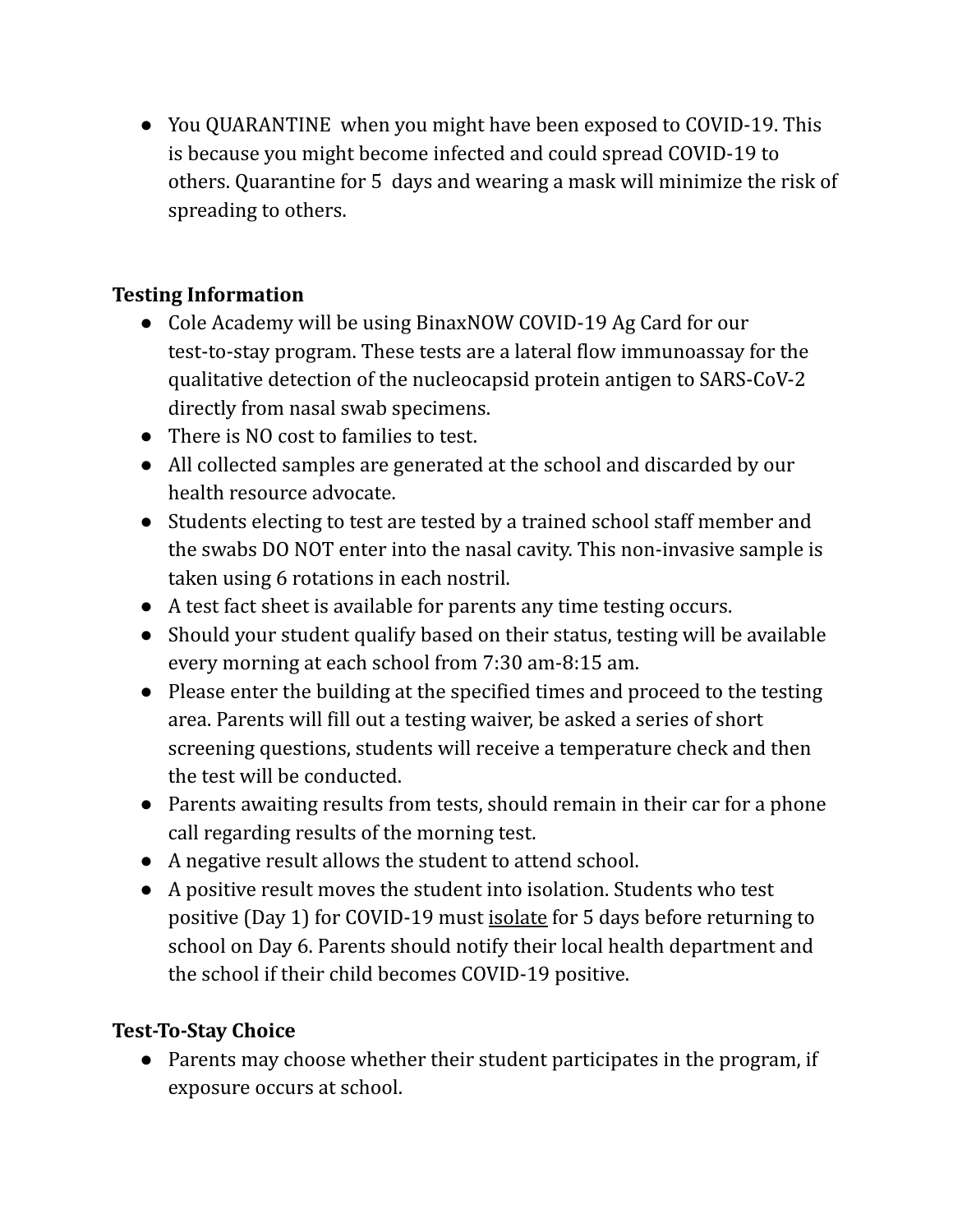- Parents only have the choice when their close-contact student is asymptomatic. Any COVID-19 symptoms moves a student to a 5-Day quarantine, even without a positive test.
- Not participating means that a student, who is identified as a close contact, will automatically quarantine for 5 days, and return on Day 6.
- Families must show proof of vaccination status to the building principal.
- If you choose to have your student participate in testing, parents will have to sign a [testing waiver](https://docs.google.com/document/d/1f9FILd3D_1MrdrGRgW4Losxv7DMxYb3789M4J1F-a7o/edit?usp=sharing) EACH time their student is tested.

#### **Change in School Instruction Focus**

- It is important to note that students who remain home will not be receiving any direct instruction.
- At-home work will consist of review assignments only.
- There will be no synchronous or asynchronous instruction or morning meetings while a student is isolated, or quarantined beginning January 3, 2022.
- Each classroom teacher will be accessible to families during set office hours.

## **COVID-19 Symptoms**

Remember to keep your student home if they are experiencing one or more of the following symptoms;

- Temperature 100.4 degrees or signs of fever(chills/sweating)
- Sore Throat
- New uncontrolled cough that causes difficulty breathing (for students with chronic allergic/asthmatic cough, a change in their cough from baseline)
- Diarrhea, vomiting, or abdominal pain
- New onset of severe headache
- Loss of taste or loss of smell

As always, thank you for being patient and understanding as Cole Academy adjusts our program in an effort to follow CDC guidelines for a focus on in-person instruction for our students. We want to say thank you to our families for your support of both our staff and our students. We are honored and blessed to be a part of your student's education. Should you have any questions, please reach out